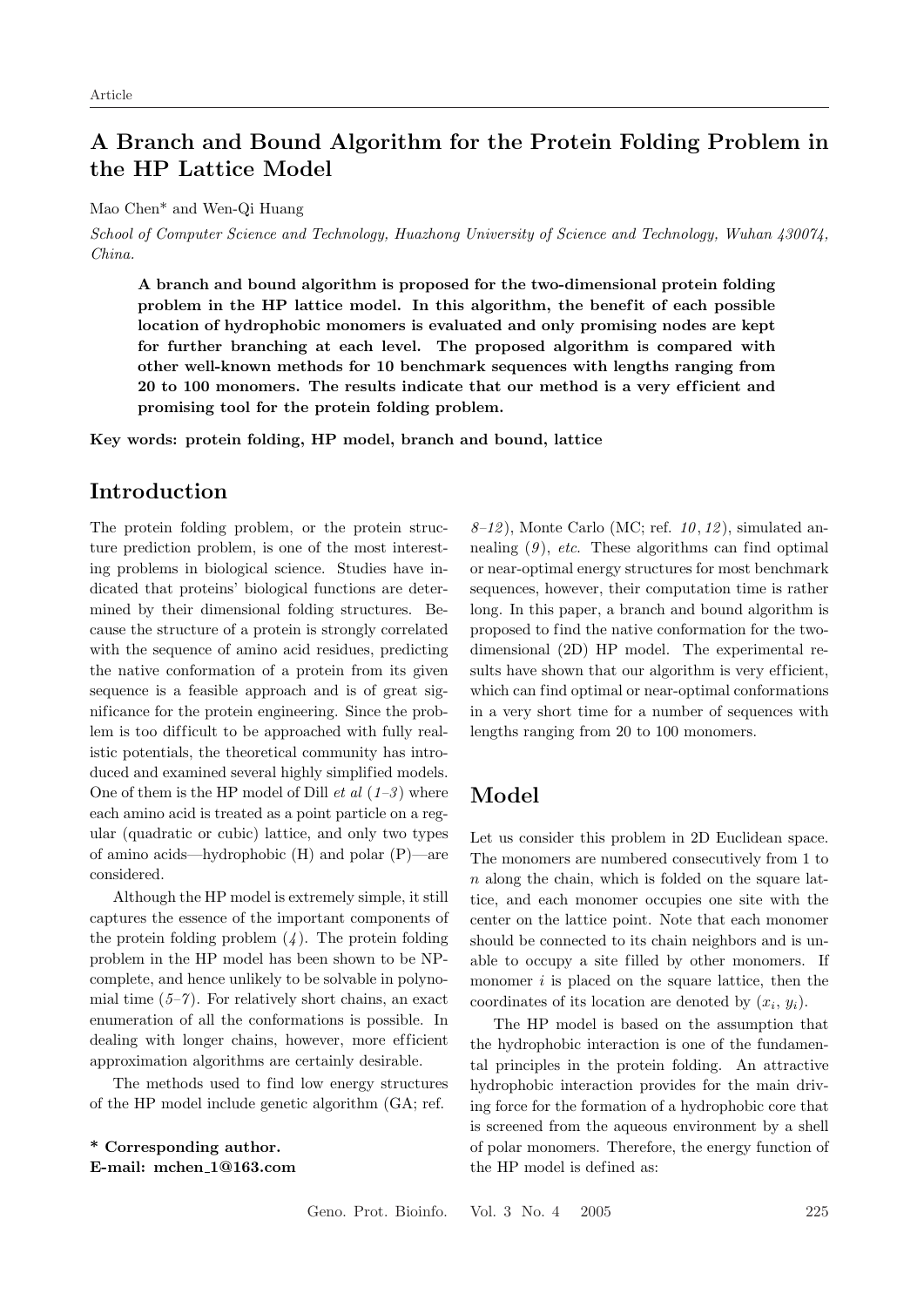$$
E = -\sum_{i,j
$$

where  $\sigma_i = 1$  if the *i*<sup>th</sup> monomer in the chain is hydrophobic, otherwise  $\sigma_i=0$ . In other words, the energy of a conformation can be obtained by counting the number of adjacent pairs of hydrophobic monomers (H–H) that are not consecutively numbered, and multiplying by  $-1$ . The goal of the protein folding problem is to find the conformation with the minimal energy.

Figure 1 shows a folding conformation of sequence HPPHPPHPHPPHP on the 2D square lattice. It can be seen that each monomer occupies one lattice site connected to its chain neighbors. The energy of this conformation is  $-4$ , which is the lowest energy state of the sequence. Obviously, there is a compact hydrophobic core in the folded conformation.



Fig. 1 The lowest energy conformation with  $E = -4$  of sequence HPPHPPHPHPPHP. Black point particle: hydrophobic (H); White point particle: polar (P).

## Algorithm

In our algorithm, a conformation is built by adding a new monomer at an allowed neighbor site of the last placed monomer on the square lattice. In order to obtain a self-avoiding conformation, an already occupied neighbor should not be considered. The monomers are placed consecutively until all the  $n$  (the length of the chain) monomers are placed, that is, our algorithm is a growth algorithm.

If  $k-1$  (1 ≤  $k ≤ n$ ) monomers have been placed on the square lattice, the  $k^{\text{th}}$  monomer may have three possible locations: turn 90° right, turn 90° left, or continue ahead. Figure 2 gives a partial conformation where four monomers have been placed on the square lattice. It can be seen that there are three unoccupied positions neighboring to Monomer 4. The next mono-



Fig. 2 The three possible positions for Monomer 5.

mer, namely Monomer 5, can be placed at any one of these unoccupied positions, resulting in three different partial conformations accordingly. In this way, all possible folding conformations of a sequence can be enumerated. As shown in Figure 3, a search tree representation can be used to denote all possible folding conformations, with three descendants at most for each node. Each node in the search tree corresponds to a partial conformation, and a line between two nodes represents a placement choice of a new monomer to the existing partial conformation. Consequently, leaf nodes at the end of the tree correspond to the complete conformation.



Fig. 3 A representation of the search tree.

From Figure 3, it is obvious that the conformational space grows exponentially when the length of the protein chain increases. As mentioned by Unger and Moult  $(12)$ , the number of possible (self-avoiding) conformations for an L-long sequence on a 2D square lattice is  $A\mu^L L^{\gamma}$ , where  $\mu \approx 2.63$  and  $\gamma \approx 0.333$ . Accordingly, for a protein chain of not too short length, the search space is too huge to find the lowest energy conformation within a reasonable running time.

To reduce the computational cost, a so-called branch and bound method is introduced in this paper. In this search method, only the promising nodes are kept for further branching and the remaining nodes are pruned off permanently. Since a large part of the search tree is pruned off aggressively to obtain a solution, its running time is polynomial in the size of the problems.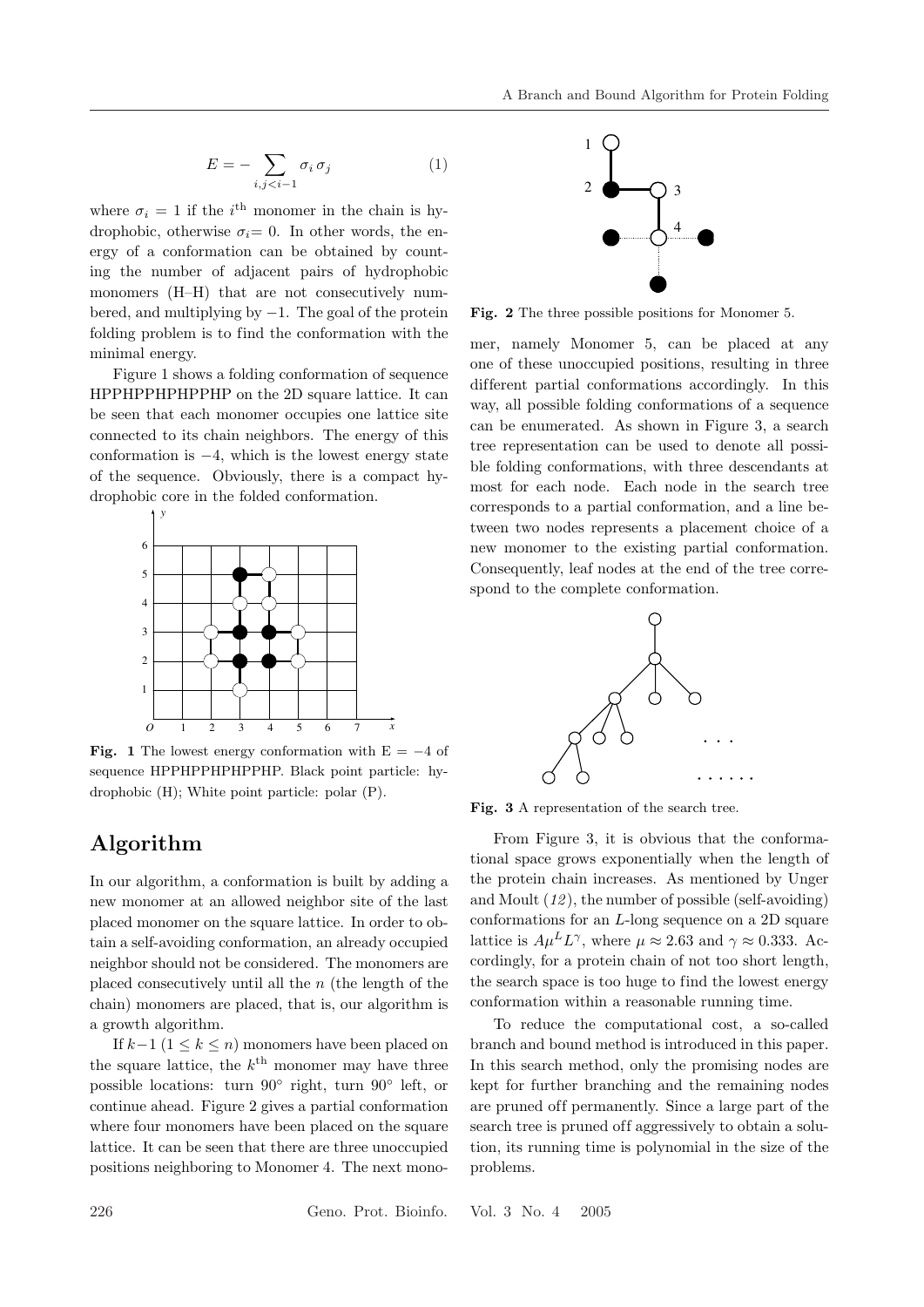In our algorithm, we treat H monomers and P monomers differently. For a partial conformation where  $k-1$  monomers have been placed on the square lattice, if the  $k^{\text{th}}$  monomer is P, then all possible branches should be kept. Otherwise, if the  $k^{\text{th}}$  monomer is H, then the benefit of all possible branches of the  $k^{\text{th}}$  monomer will be evaluated and some branches may be pruned. That is to say, the main part of our algorithm is centered on the evaluation and pruning of the H monomers. This strategy maintains the diversity of the conformations and eliminates the hopeless partial conformation at the same time. The details are as follows:

We set two variables,  $U_k$  and  $Z_k$ , as the thresholds to evaluate the benefit of all branches for monomer  $k$ . Here,  $U_k$  is defined as the lowest energy of the partial conformation with length  $k$  that has ever been generated so far, and  $Z_k$  is the arithmetic average energy of the partial conformation with length  $k$  so far. After

pseudo-placing monomer  $k$  at a possible location, we calculate  $E_k$ , which is defined as the energy of the current partial conformation with k monomers placed. It should be pointed out that the term "pseudo-place" means that it is just a test and the placing process can be reverted. Then we compare  $E_k$  with thresholds  $U_k$ and  $Z_k$ :

If  $E_k \leq U_k$ , it means that this partial conformation is very promising and this branch should be kept. If  $E_k > Z_k$ , that means the benefit of the partial conformation is below the average, so this conformation is discarded with probability  $\rho_1$ . Otherwise, if  $Z_k \geq E_k > U_k$ , the partial conformation is discarded with probability  $\rho_2$ .

The pseudo-code of this subroutine is presented in Figure 4, including the details of evaluation criterion and the pruning mechanism, which is the main part of our algorithm.

| <b>Procedure:</b> Searching $(E_{k-1}, k)$                                               |                                            |
|------------------------------------------------------------------------------------------|--------------------------------------------|
| <b>Begin</b>                                                                             |                                            |
| Compute $M_k$ as the set of possible sites for monomer k                                 |                                            |
| If $ M_k >0$                                                                             |                                            |
| For each candidate site $\alpha \in M_k$ , do                                            |                                            |
| Calculate $E_k$ of the partial conformation after pseudo-placing monomer k at $\alpha$ ; |                                            |
| If $k=n$                                                                                 | /* the conformation hit $n$ */             |
| Place monomer k at $\alpha$ and update $E_{\text{min}}$ by $E_n$ ;                       |                                            |
| Return;                                                                                  |                                            |
| <b>Else</b>                                                                              |                                            |
| If monomer $k$ is H (hydrophobic)                                                        |                                            |
| If $E_k \leq U_k$                                                                        | /* all branches are kept */                |
| Place monomer k at $\alpha$ ;                                                            |                                            |
| Call Searching $(E_k, k+1)$ ;                                                            |                                            |
| If $E_k>Z_k$                                                                             | /* prune with probability $\rho_1$ */      |
| Draw r uniformly $\in [0,1]$                                                             |                                            |
| If $r > \rho_1$                                                                          |                                            |
| Place monomer k at $\alpha$ ;                                                            |                                            |
| Call Searching $(E_k, k+1)$ ;                                                            |                                            |
| If $E_k \in [U_k, Z_k]$                                                                  | /* prune with probability $\rho$ , */      |
| Draw r uniformly $\in [0,1]$                                                             |                                            |
| If $r > \rho$ ,                                                                          |                                            |
| Place monomer k at $\alpha$ ;                                                            |                                            |
| Call Searching $(E_k, k+1)$ ;                                                            |                                            |
| <b>Else</b>                                                                              | /* the $k^{\text{th}}$ monomer is polar */ |
| Place monomer k at $\alpha$ ;                                                            |                                            |
| Call Searching $(E_k, k+1)$ ;                                                            |                                            |

**End.**

Fig. 4 The pseudo-code of the subroutine in the branch and bound algorithm.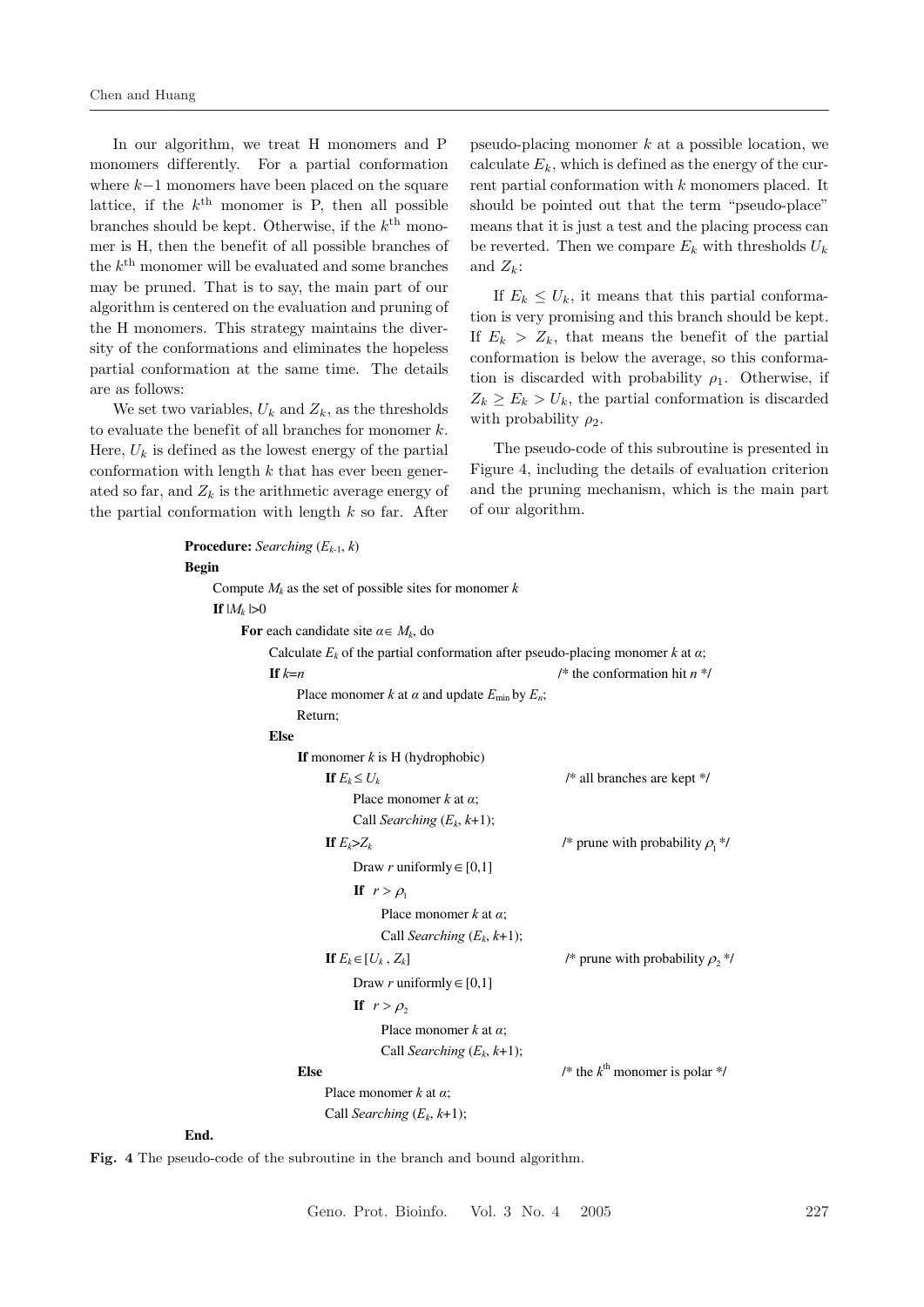The above process is implemented in a recursive way until all the conformations are either pruned or hit length n. From the conformations hitting length  $n$ , we choose one with the lowest energy as the output of the algorithm. It should be mentioned that the search could be implemented by depth-first or breadth-first, where the two results are identical. In this paper, our algorithm is implemented by depth-first.

Here,  $E_{min}$  is the minimal energy of the complete conformations ever built. Note that the first two monomers of a chain can be placed on the square lattice randomly. Therefore, the input parameters are  $k = 3, E_2 = 0$ . The initial values of the two thresholds  $U_k$  and  $Z_k$  are both 0.

Obviously, if  $\rho_1=0$  and  $\rho_2=0$ , the search space will be the complete tree (no node be pruned) and it will take a prohibitively long time to search for the lowest energy conformation. If  $\rho_1=1$  and  $\rho_2=1$ , it takes a very little time to search the entire search space because the thresholds are so high that many promising nodes may be discarded. That is to say, the higher the value of the probabilities, the more difficult a branch is to be kept. Therefore, choosing the value of  $\rho_1$  and  $\rho_2$  is an essential factor affecting the speed and efficiency of this approach. In this paper, we let  $\rho_1 = 0.8$  and  $\rho_2 = 0.5$ . The probability  $\rho_2$  is chosen to be less than  $\rho_1$  because a partial conformation with energy below average is more promising than a high energy partial conformation.

In this way,  $E_k$ , the energy of the partial conformation, can be viewed as the energy expectation of

the partial conformation after looking one step ahead and  $Z_k$  is expressed as the mean energy of the already generated partial conformations of length k.  $Z_k$ keeps a historical record, which is, to a large extent, conducive to the formulation of promising conformations. For any partial conformation, it would have more opportunities to procreate if holding higher individual quality  $(E_k)$ , which is in accordance with the law of natural selection.

# Validation

To test the performance of the branch and bound algorithm, we compared it with the MC, GA, and mixed search (MS; ref.  $13$ ) algorithms by using 10 benchmark sequences for evaluation (Table 1).

Table 2 presents the results obtained by the four methods on the 10 different sequences. As shown in the table, our branch and bound algorithm can find the optimal lowest energy conformations for six sequences. It is noteworthy that our algorithm can find one native state for the sequence of length 60, whereas the other three methods failed. For the two long sequences of length 85 and 100, respectively, our algorithm can find near-optimal energy conformations. It should be pointed out that predicting the longest sequence of length 100 is a hard problem, whose native state can only be obtained by a few methods such as the PERM algorithm  $(14, 15)$  and the guided simulated annealing method  $(7)$ .

| Length | Sequence                                        |
|--------|-------------------------------------------------|
| 20     | НРНРРННРНРРНРННРРНРН                            |
| 24     | ННРРНРРНРРНРРНРРНРРНРРНН                        |
| 25     | РРНРРННРРРРННРРРРННРРРРНН                       |
| 36     | PPPHHPPHHPPPPPHHHHHHHPPHHPPPPHHPPHPP            |
| 48     |                                                 |
| 50     |                                                 |
| 60     |                                                 |
|        | <b>ННННРННРНР</b>                               |
| 64     | ННННННННННННРНРНРРННРРННРРННРРННРРНРРННРРННРРНР |
|        | <b>НРНННННННННННН</b>                           |
| 85     |                                                 |
|        | НННРРРНННННННННННРРРНРРННРРННРРНРН              |
| 100    |                                                 |
|        |                                                 |

Table 1 The 10 Benchmark Sequences for Algorithm Evaluation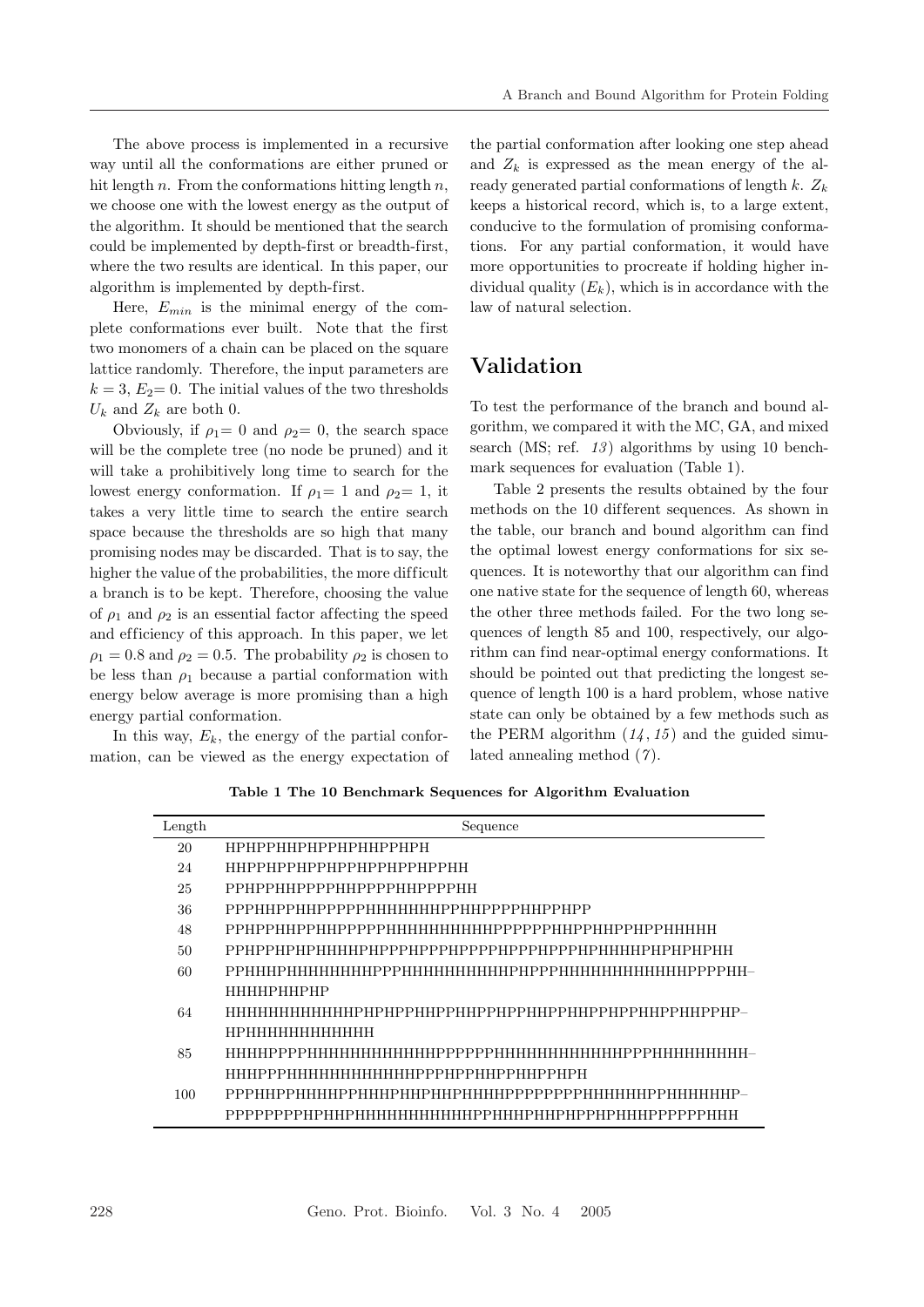| Length | Optimal | МC    | GА    | MS    | BB    |
|--------|---------|-------|-------|-------|-------|
| 20     | $-9$    | -9    | -9    | -9    | -9    |
| 24     | $-9$    | -9    | -9    | -9    | -9    |
| 25     | $-8$    | $-7$  | $-8$  | $-8$  | $-8$  |
| 36     | $-14$   | $-12$ | $-14$ | $-14$ | $-14$ |
| 48     | $-23$   | $-18$ | $-22$ | $-22$ | $-22$ |
| 50     | $-21$   | $-19$ | $-21$ | $-21$ | $-21$ |
| 60     | $-36$   | $-31$ | $-34$ | $-34$ | -36   |
| 64     | $-42$   | $-31$ | $-37$ | $-38$ | $-38$ |
| 85     | $-53$   | N/A   | N/A   | N/A   | $-52$ |
| 100    | $-50$   | N/A   | N/A   | N/A   | $-48$ |

Table 2 Performance Comparison of the Four Algorithms\*

\*Performance comparison on finding the lowest energy conformations of the four algorithms, including Monte Carlo (MC), genetic algorithm (GA), mixed search (MS), and branch and bound (BB).

We did not compare the speed with other methods directly because the machines were different. Moreover, the running time of the other three methods was presented in terms of "number of steps" while the exact CPU time was used in our test. All the computations in this study were carried on a 2.4 GHz PC with 512 M memory. The CPU time for all sequences was less than 10 s except the sequence of length 64, for which the CPU time was 39.46 s. It can be seen from Unger and Moult  $(12)$  that the "number of steps" of MC and GA methods increases badly with the increase of sequence lengths, therefore, it is imaginable that the computational speed of MC and GA methods in Unger and Moult  $(12)$  for practical applications is unacceptable.

The resulting folding conformations for sequences with 24, 36, 60, 85, and 100 monomers are given in Figure 5, respectively. For sequences with 24, 36, and 60 monomers, the corresponding conformations are all of the lowest energy. For the other two sequences with longer lengths, the corresponding conformations are also of near-optimal energy. It can be seen that the conformation has a single compact hydrophobic core for all sequences, which is analogous to the real protein structure.



Fig. 5 The lowest energy states of the sequences with length  $n = 24, 36, 60, 85,$  and 100, respectively.

Geno. Prot. Bioinfo. Vol. 3 No. 4 2005 229